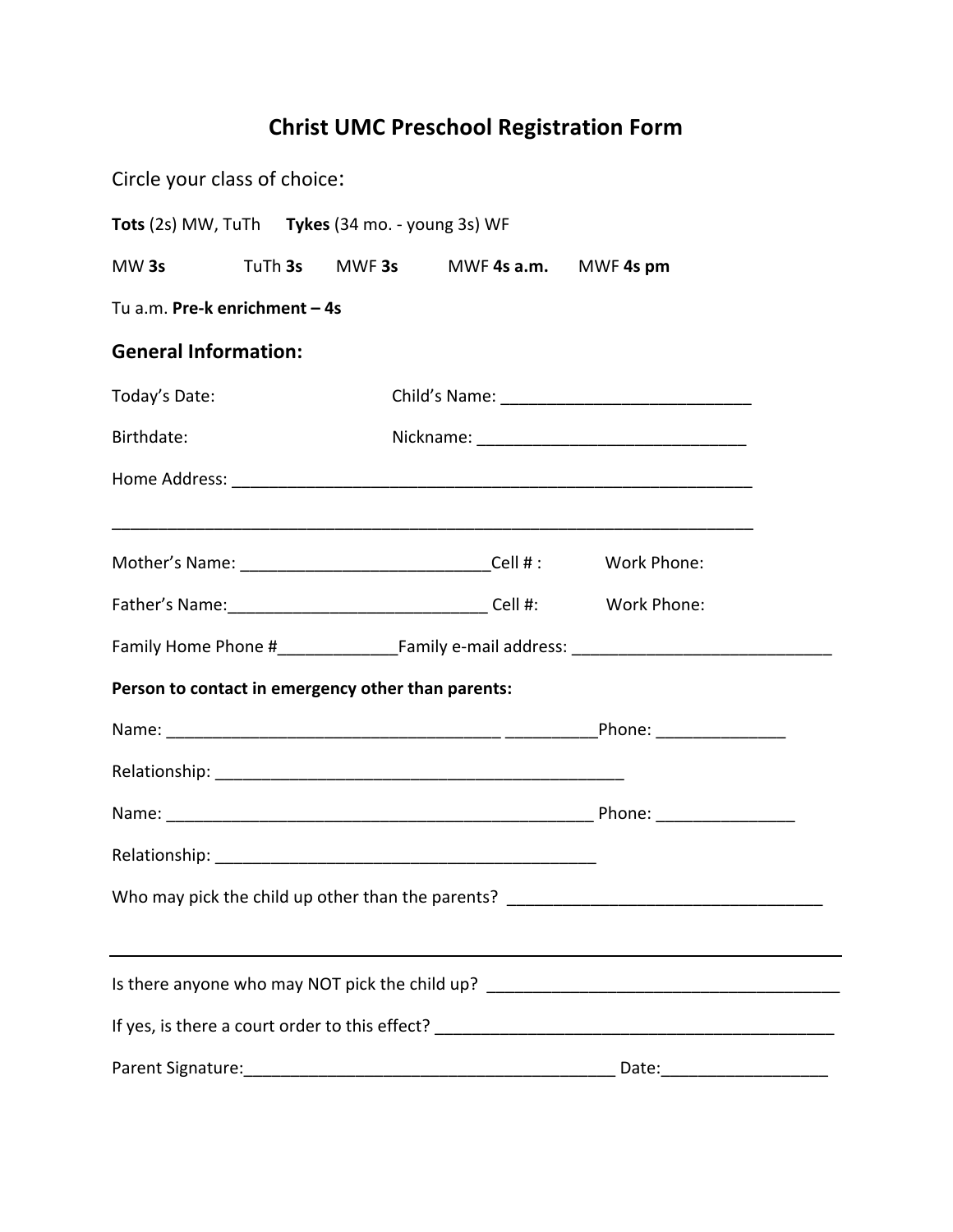## **Family Information**

(This information allows us to better prepare for your child and will remain confidential.)

Child's Name: **We have: Child's** Name:

Marital Status of Parents:

Married **Example 20** Separated **Separated** Single

Others living in the household: (siblings, other adults)

- 1. Describe any other preschool experience
- 2. What do you hope your child will gain from attending Christ UMC preschool?
- 3. What opportunities does your child have to play with peers?
- 4. Does your child have any strong fears?
- 5. Family interests and hobbies:
- 6. Places the family has traveled to with your child:
- 7. Does your child have any special needs? If yes, please describe. \*\*
- 8. Is your child currently receiving any support services related to the special need? If yes, please describe.
- 9. Is there any other information that you feel may be helpful for the teacher to know about your child or your family?

\*\*It is important for the preschool to be updated regarding needs/assessments/services for your child, so that we can best accommodate the needs of all of our children. We ask that you please contact the preschool with status updates in this regard. (215)412-7836.